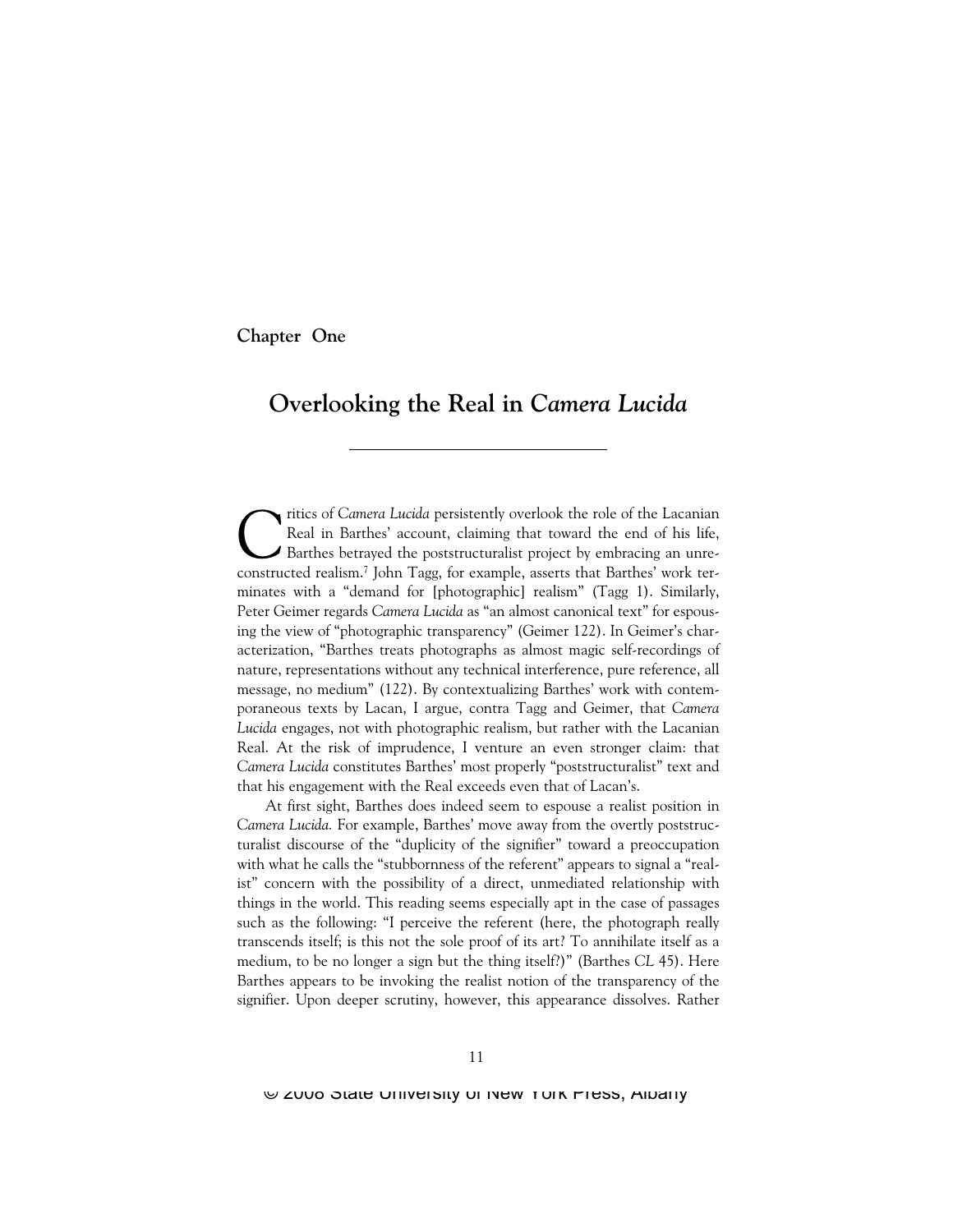than regressing toward realism, I suggest, Barthes ends his career by engaging with what Lacan calls the "Real," points of limitation of the symbolic order.

I will argue for this reading by examining two other places within *Camera Lucida*, which lend the impression that Barthes returns to realism, but on closer inspection turn out to signal a move toward the Real. At first sight, the nostalgic tenor of the book, in which Barthes mourns the death of his mother and laments the photograph's inability to provide a "just image," appears to express nostalgia for a lost reality.8 John Tagg, for example, suggests that: "the trauma of Barthes' mother's death throws Barthes back on a sense of loss which produces in him a longing for a pre-linguistic certainty and unity—a nostalgic and regressive phantasy, transcending loss, on which he founds his idea of photographic realism" (Tagg 4).9 But, if one follows Slavoj Žižek's view of nostalgia, Barthes' fascination here is not for some real "lost object" but rather for the "gaze." The gaze, according to Lacan, is the unsettling, but enthralling, object around which the scopic drive revolves, alternately positioning the subject as viewer and viewed, creating both "unrealistic anxiety" and a sense of self-scrutiny. Nostalgia, Żižek argues, involves fascination with the "gaze of the naive 'other' absorbed, enchanted by [an object]" (Žižek *LA* 114).<sup>10</sup>

An instance of nostalgia in exactly this sense is referred to in the opening sentence of *Camera Lucida*, where Barthes describes the initial "amazement" that provided the impetus for his contemplation of the photograph. As he explains, "one day, quite some time ago, I happened on a photograph of Napoleon's youngest brother Jerome, taken in 1852. And I realized then, with an amazement I have not been able to lessen since: 'I am looking at the eyes that looked at the Emperor'" (Barthes *CL* 3). Barthes' fascination is not with the lost object itself (Napoleon), nor a response to being looked at by the eyes of another, but rather with identifying with the gaze of another for whom the object was present. Similarly, in the Winter Garden photograph, the unpublished photograph in which he "finds" his mother, she is present as a child, as a figure he never knew. What he has "found," therefore, is not simply the lost object but instead an identification with the point from which one could look at this child and see her "gentleness," her "kindness" [which] having "proceeded from the imperfect parents who loved her so badly...was specifically out-of-play" (69).

The longing in question is not for the presumed gaze of her actual parents, however, since, as Barthes contends, they "loved her so badly," but rather, as he makes clear, for the continuation of his own relationship to her. Barthes explains, "During her illness, I nursed her. . . ; she had become my little girl, uniting for me with that essential child she was in her first photo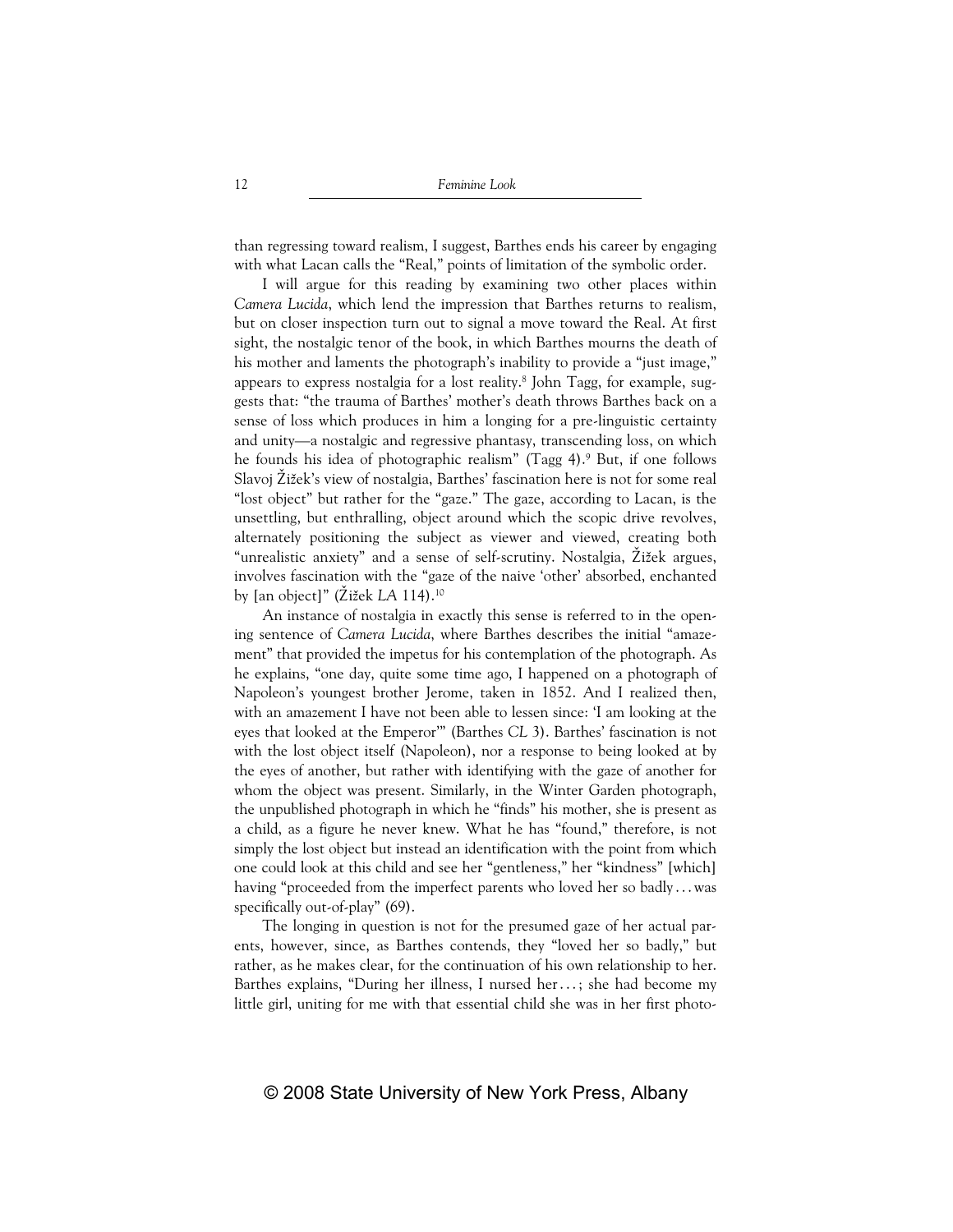graph" (72). This, I argue, suggests that the nostalgia evoked by Barthes has little to do with a real "lost object" but instead centers on a notion of the gaze as a "stain of the Real" that violates the image's symbolic consistency. For Barthes, the photograph of his mother as a small child posing for the photograph can never evoke a "reality" for him, but it nevertheless materializes what Freud calls "psychical reality," moments which, whether or not they correspond to actual experience, yield unconscious effects. The gaze functions, then, as a remnant of this psychical reality, an embodiment of the partial object around which the scopic drive revolves. Thus, rather than experience an imaginary unity with the (M)Other, through the Winter Garden photograph Barthes encounters the gaze. In particular, the photograph allows him to identify with the place (that of an affectionate viewer who recognizes the child's gentleness) at which the object itself appears to the gaze. It follows that, despite its rhetoric, Barthes' account of the photograph aims not to rescue realism, but rather to show how the photograph may engage with a "body of experience [which] is excluded from reality," or what Lacan calls "the Real" (Quinet 145).

Thus, rather than a realism that accomplishes a "unity" between what is present and what is absent, that in Tagg's terms, aims to "transcend loss," the photograph, for Barthes, performs a loss of its own (Tagg 4).11 That is, moving beyond the mimetic, the photograph incites the consciousness of loss by triggering an awareness *not* of the "*being-there* of the thing... but an awareness of its *having-been-there*"12—in other words, an experience of the Lacanian Real (Barthes "RI" 44).

*Camera Lucida* also invokes what we may take as the Lacanian Real in its formulation of the *punctum*. The photograph's *punctum*, Barthes explains, is the seemingly ordinary detail, which, due to structural contingency, violates the culturally expected reading—the *studium*. This concept of the *punctum* seems to presuppose a traditional approach to images, in which the I/eye that sees gives the image its meaning in terms of culturally encoded expectations. Such a Cartesian conceptualization of the relationship of viewing subject to image also undergirds realist accounts of language and the world. *Camera Lucida* thus seems to involve a turning back toward realist ways of thinking. But against this view, I point out that according to Barthes, the *punctum* is not a point of some deeply hidden meaning but instead is a point of nonmeaning, "never coded," and thus operates at the level of the Real.

Consideration of the historical context of Barthes' work provides yet further support for the idea that, rather than a realist engagement with reality, throughout *Camera Lucida* Barthes seeks to engage with what amounts to the Lacanian Real. Not only has Barthes consistently opposed realist accounts of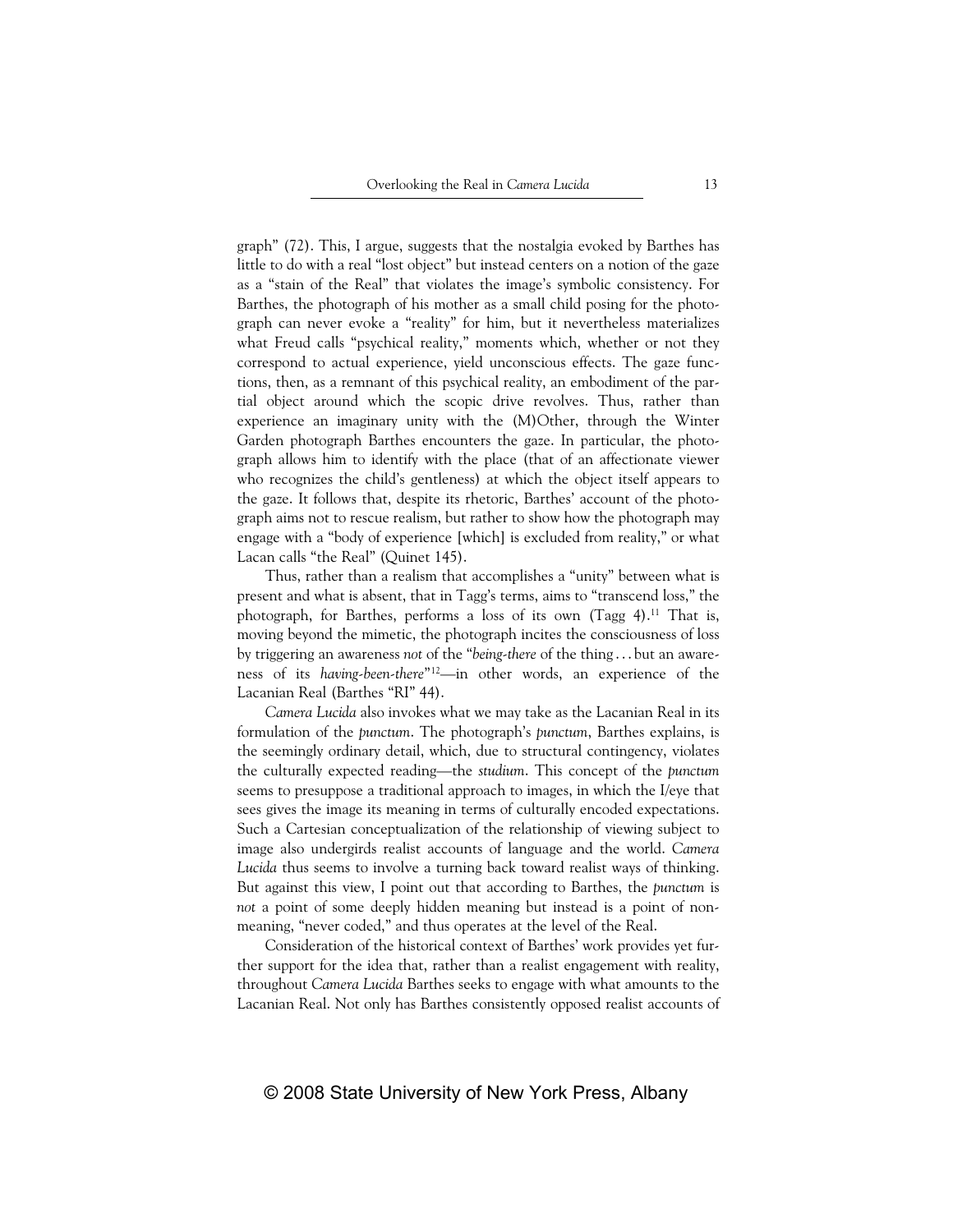representation, but also his later writings move increasingly toward more radical ways of conceptualizing the limits of representation.13 For example, Barthes' 1972 essay, "Change the Object Itself," written contemporaneously with Lacan's delivery of *Seminar XX, Encore: On Feminine Sexuality: The Limits of Love and Knowledge*<sup>14</sup> (in which Lacan focuses prominently on the notion of the "object") strikes a Lacanian theme in calling for a theoretical practice that "fissure[s] the very representation of meaning ...[and] challenge[es] the symbolic itself" (Barthes "COI" 167). In this essay Barthes also reworks the notion of the "object," providing it with a Lacanian cadence. For Barthes, as for Lacan, the object is to be understood neither in the realist sense as an actual thing in the world that language transparently represents nor in the Saussurian sense in which the object is the site of signification. Instead, according to Lacan, the object takes the form of the "Freudian Thing" (*das Ding*)—the "nonsignified and unsignifiable object" (Fink 95). And Barthes explicitly invokes this Lacanian principle in explaining that what he is searching for in the photograph is what "Lacan calls the Tuché, the Occasion, the Encounter, the Real, in its indefatigable expression" (Barthes 4). The *punctum*, as Hal Foster puts it, is the "visual equivalent . . . of our missed encounter with the real" (Foster 134).

With this in mind, I return to the following passage: "I perceive the referent (here, the photograph really transcends itself; is this not the sole proof of its art? To annihilate itself as a medium, to be no longer a sign but the thing itself?)" (Barthes *CL* 45). Barthes makes clear that this description of a denotation that resists mediation applies not to ordinary realist reproductions but rather to the rare photographs that he distinguishes as traumatic. For example, in "The Photographic Message" Barthes contends:

If such a denotation exists, it is perhaps not at the level of what ordinary language calls the insignificant, the neutral, the objective, but, on the contrary, at the level of absolutely traumatic images. The trauma is a suspension of language, a blocking of meaning....[T]he traumatic photograph…is the photograph about which there is nothing to  $say...$  One could imagine a kind of law: the more direct the trauma, the more difficult is connotation. ("PM" 30–31)

For Barthes, this distinction between a coded or connotative realism and an "intractable" or denotative realism lies at the heart of what he refers to as the "two ways of the Photograph" (Barthes *CL* 119). In the final page of *Camera Lucida*, Barthes distinguishes these "two ways" as "mad or tame." Photography, he declares, "can be one or the other: tame if its realism remains relative, tempered by aesthetic... $h$ abits...; mad if this realism is